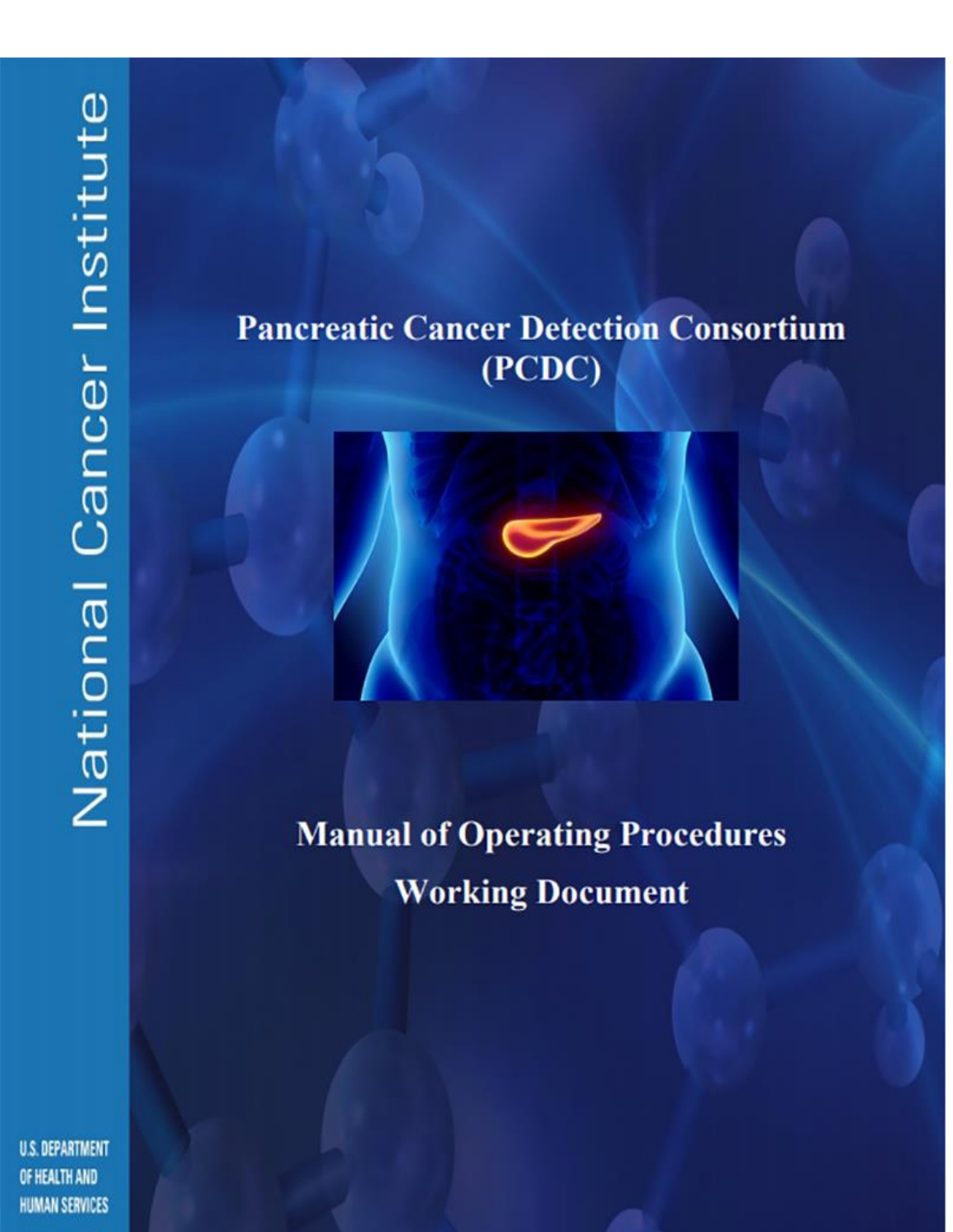#### **Tables of Contents**

| 2.1   |  |  |
|-------|--|--|
| 2.2   |  |  |
| 2.3   |  |  |
| 2.4   |  |  |
| 2.5   |  |  |
| 2.6   |  |  |
|       |  |  |
| 3.1   |  |  |
| 3.2   |  |  |
|       |  |  |
| 4.1   |  |  |
| 4.2   |  |  |
|       |  |  |
|       |  |  |
|       |  |  |
| 5.1   |  |  |
| 5.2   |  |  |
| 5.3   |  |  |
|       |  |  |
|       |  |  |
|       |  |  |
| 6.1   |  |  |
|       |  |  |
|       |  |  |
| 6.1.3 |  |  |
| 6.2   |  |  |
| 6.2.1 |  |  |
|       |  |  |
| 7.1   |  |  |
| 7.2   |  |  |
|       |  |  |
| 8.1   |  |  |
| 8.2   |  |  |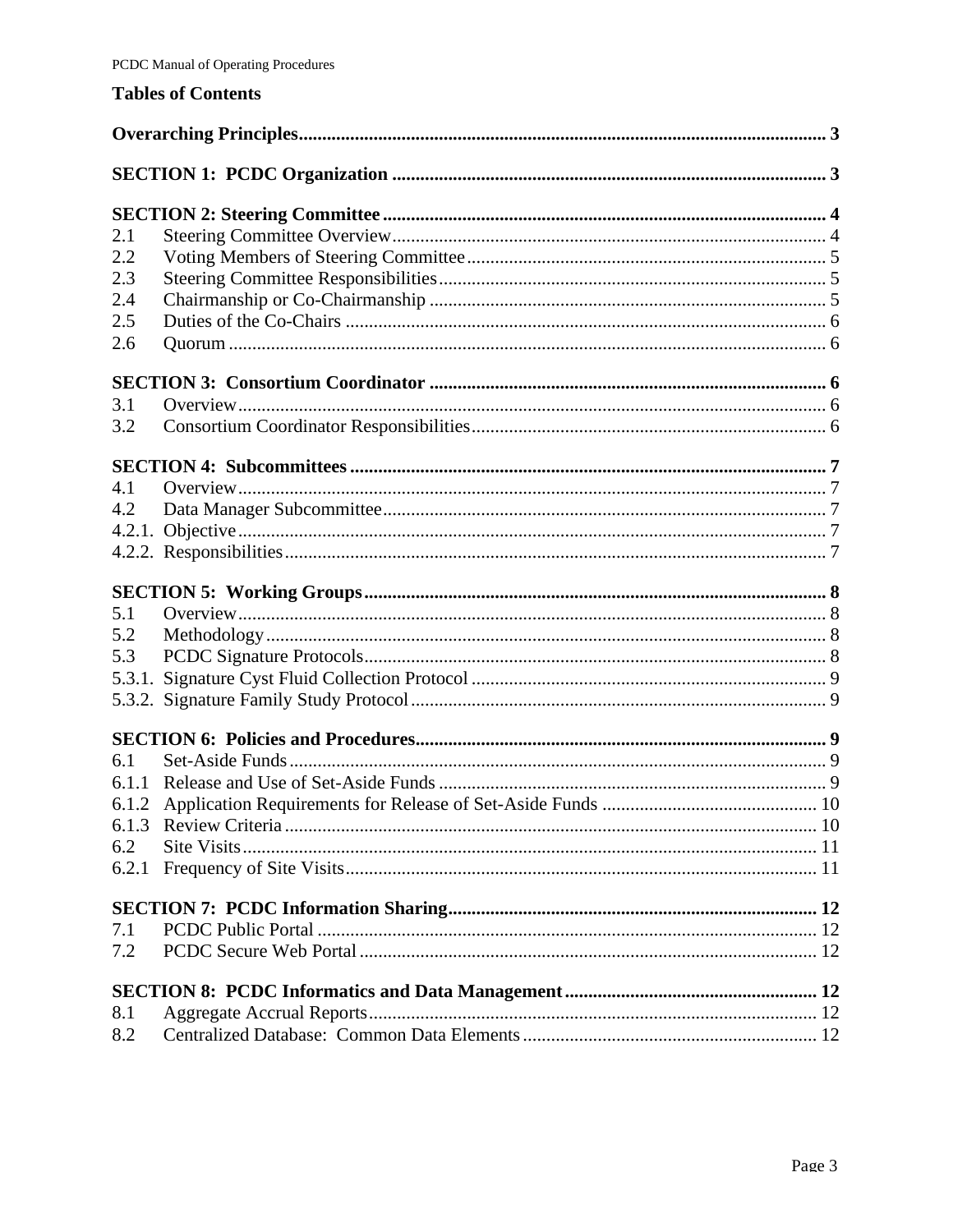# <span id="page-2-0"></span>**OVERARCHING PRINCIPLES**

The Manual of Operating Procedures (MOP) is intended to capture some of the organizational and operational elements of the Pancreatic Cancer Detection Consortium (PCDC). It is not intended to replace or interpret the National Institutes of Health (NIH)/National Cancer Institute (NCI) Policies, Funding Opportunity Announcement (FOA; PAR-15-289), and/or Terms and Conditions of Award that govern the varied sets of activities to be conducted under this cooperative agreement. All entities and individual researchers and/or research staff that are directly or indirectly funded by the PCDC are expected to abide by the terms and conditions of award, including NIH/NCI Policies and the FOA [\(https://grants.nih.gov/grants/guide/pa](https://grants.nih.gov/grants/guide/pa-files/PAR-15-289.html)[files/PAR-15-289.html\)](https://grants.nih.gov/grants/guide/pa-files/PAR-15-289.html). In the event of a discrepancy, NIH Policies/FOA/Cooperative Agreement Terms and Conditions of Award supersede institutional policies, the MOP, and researcher's and/or research staff's opinions.

## <span id="page-2-1"></span>**SECTION 1: PCDC ORGANIZATION**

#### **Overview**

The Division of Cancer Prevention, NCI, created the PCDC to support investigator-initiated, collaborative research to develop and test new molecular and imaging biomarkers to improve the detection of early stage pancreatic ductal adenocarcinoma (PDAC) and its precursor lesions and to identify individuals who are at high risk of developing PDAC and are candidates for early intervention. Details about the consortium goals and structure are outlined in Section I - Funding Opportunity Description in the FOA: PAR-15-289.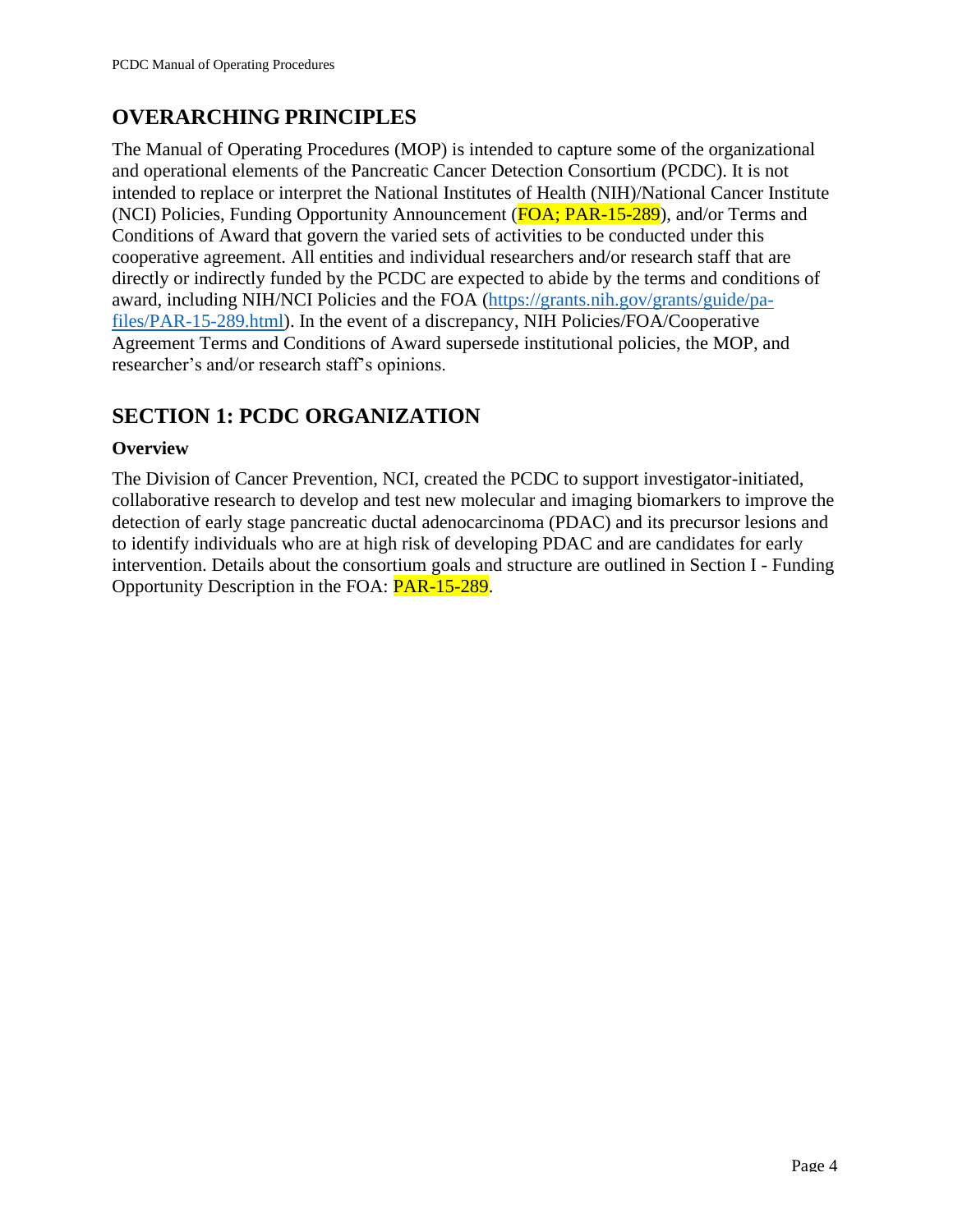

Figure 1. Organizational structure of PCDC. The U01 Scientific Units form the consortium and is governed by a Steering Committee. PCDC Units interact with other existing NCI Programs and stakeholders such as the Early Detection Research Network (EDRN), Consortium for Molecular and Cellular Characterization of Screen-Detected Lesions (MCL) and the Consortium for the Study of Chronic Pancreatitis, Diabetes and Pancreatic Cancer (CPDPC), and Foundations such as the Kenner Family Research Fund (Kenner Foundation) and the Pancreatic Cancer Action Network (PanCAN).

#### **PCDC Units**

The PCDC has two scientific components:

- *The PCDC U01 Research Units*: The PCDC Research Units are responsible for conducting research to develop and test biomarkers and imaging methods for improved detection of early stage PDAC and its precursor lesions and for the collection of longitudinal samples (e.g., tissue, cystic fluid, serum, plasma) and other significant specimens for the non-invasive development of biomarkers. For each Research Unit, a description of the project and available resources for sharing are provided on the PCDC website (https://prevention.cancer.gov/major-programs/pancreatic-cancer-detection-consortium).
- *The Consortium Coordinator (CC)*: The CC is responsible for coordination of consortiumwide meetings and conferences and collaborative activities, and for data management and protocol development for the biorepository (see Section 3 for details).

#### <span id="page-3-0"></span>**SECTION 2: STEERING COMMITTEE**

#### <span id="page-3-1"></span>**2.1 Steering Committee Overview**

All scientific Units of the consortium are linked through a governing body, the Steering Committee. The Steering Committee (SC) includes representatives of the PCDC Research Units (PDs/PIs of the U01 awards), the CC, and an NCI Project Coordinator. In addition, Chairs of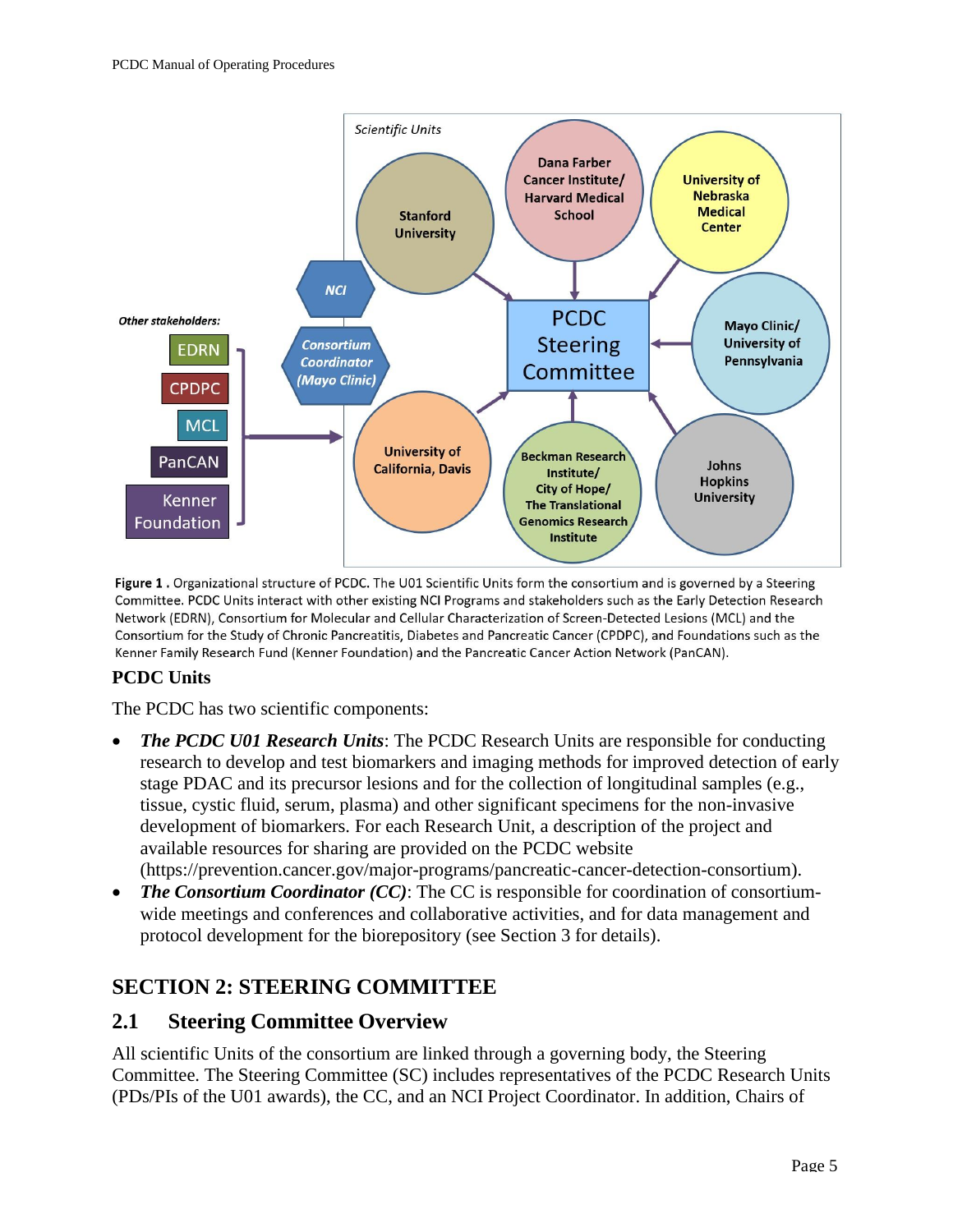other NIH programs may serve on the Steering Committee as ex officio members. The responsibilities of the SC are to manage, oversee and coordinate the integration of efforts among the awardees and all collaborative activities, including the development of uniform standards for specimen and data collections and analysis. It also includes overseeing research prioritization, research community outreach, information flow optimization, and facilitation of resource development and sharing. Details on the structure of the activities/responsibilities of the SC are provided in the FOA (Section VI. 2. Cooperative Agreement Terms and Conditions of PAR-15- 289).

According to the requirements of the Cooperative Agreement, the SC meets as necessary to conduct the business of the PCDC, typically, once a month via WebEx. Additionally, a face-toface SC business meeting is held each year that the PCDC members are expected to attend; additional meetings are scheduled as needed. The time and site for these meetings are determined by the SC members and NCI Program Directors. Principal Investigator(s) from each Cooperative Agreement are required to attend the in-person SC meeting each year. If unable to attend at least one qualified representative (the PI, Multi-PI or Co-Investigator) from each Cooperative Agreement should attend the SC meeting. The minutes of the SC meetings are prepared by the CC and distributed to the members of the SC for approval at the next SC meeting.

## <span id="page-4-0"></span>**2.2 Voting Members of Steering Committee.**

While investigators who comprise PCDC units may take part in conference calls and meetings of the SC, the qualified representatives (one per U01and typically the contact PI of each grant) and the NCI Program Coordinator will serve as voting members of the Steering Committee. In the event that the PI cannot be present, the MPI or a designated proxy may vote for the PI.

#### <span id="page-4-1"></span>**2.3 Steering Committee Responsibilities**

Primary responsibilities of the Steering Committee include, but are not limited to, the following activities:

- Establishing consortium policies and procedures;
- Establishing policies and procedures for collaborative projects, protocols, and consortium-defined projects;
- Develop guidelines for the collection and distribution of specimen reference sets for collaborative research;
- Setting the overall research priorities for the consortium and identifying emerging research opportunities which can be best explored through a joint collaborative effort via the Consortium;
- Serve as a nucleus for a broader outreach, on behalf of the PCDC, to the entire extramural research community.

#### <span id="page-4-2"></span>**2.4 Chairmanship or Co-Chairmanship**

NCI consortia generally have a Chair and Co-Chair or two Co-Chairs, per decision of the SC. Any member of the SC can offer nominations for the Chair or Co-Chair. The term of office for the Chair, or Co-Chair, is five years - the entire period of the funding cycle. The Chair, or Co-Chairs, makes all appointments for Chairs of Subcommittees and Working Groups in consultation with the SC. The Chair, or Co-Chairs, serve at the pleasure of the full SC and NCI and is subject to removal as Chair, or Co-Chair, at any time.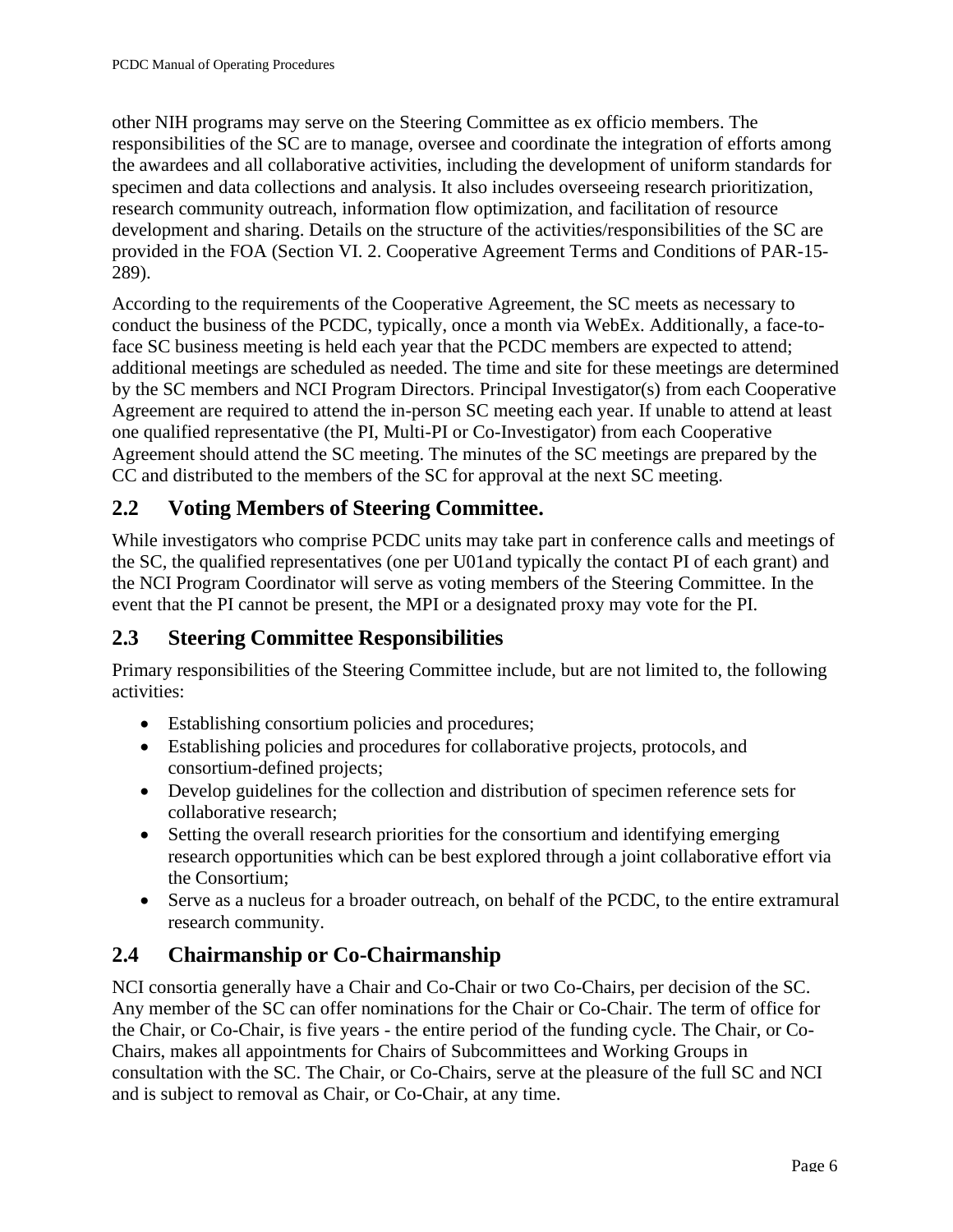PCDC has two Co-Chairs, selected by the SC. While it is expected that the Co-Chairs will serve in their capacity for five years, there may be instances whereby the Chair, or Co-Chair, may be unable to continue either due to their own personal circumstances or by decision of the PCDC SC. When possible and under these circumstances, it is preferred that there is an overlap of at least 6 months between the incoming and outgoing Chair in order to ensure a seamless transition.

### <span id="page-5-0"></span>**2.5 Duties of the Co-Chairs**

Primary responsibilities of the SC Co-Chairs include, but are not limited to, the following activities:

- Preside at all meetings of the SC;
- Appoint the Chair (and Co-Chair, if necessary) of Subcommittees and Working Groups;
- Invite consultants as needed to Subcommittees and Working Groups;
- Appoint PCDC liaison members to other organizations when invited to do so;
- Serve as an ex-officio member of Subcommittees and Working Groups.

#### <span id="page-5-1"></span>**2.6 Quorum**

For holding meetings, including conference calls, a quorum is defined as the presence of SC voting members from at least 50% of the PCDC sites and the NCI-designated Project Coordinator or another NCI Program representative. If a quorum is not present, the meeting or conference call can be cancelled. In the absence of a quorum, questions or proposals cannot be decided by vote by the SC.

# <span id="page-5-2"></span>**SECTION 3: CONSORTIUM COORDINATOR**

#### <span id="page-5-3"></span>**3.1 Overview**

The Consortium Coordinator is responsible for coordination of consortium-wide meetings, conferences and collaborative activities, and for data management and protocol development for the biorepository.

#### <span id="page-5-4"></span>**3.2 Consortium Coordinator Responsibilities**

The PCDC team at the Mayo Clinic are responsible for the consortium coordination functions. These activities include:

- Providing logistical and administrative assistance in arranging meetings to allow for efficient interactions, consultations, and oversight functions of the Steering Committee (e.g., preparing, distributing and maintaining minutes);
- Working with NCI Program Staff to develop and maintain an interactive webpage to publicize the activities of the Consortium, to announce the availability of Consortiumsupported resources and receive input from investigators [\(https://prevention.cancer.gov/major-programs/pancreatic-cancer-detection-consortium\)](https://prevention.cancer.gov/major-programs/pancreatic-cancer-detection-consortium); Developing and maintaining a researcher contact list, Consortium documents including Manual of Operations and SOPs, standard procedures/protocols for data and specimen collection;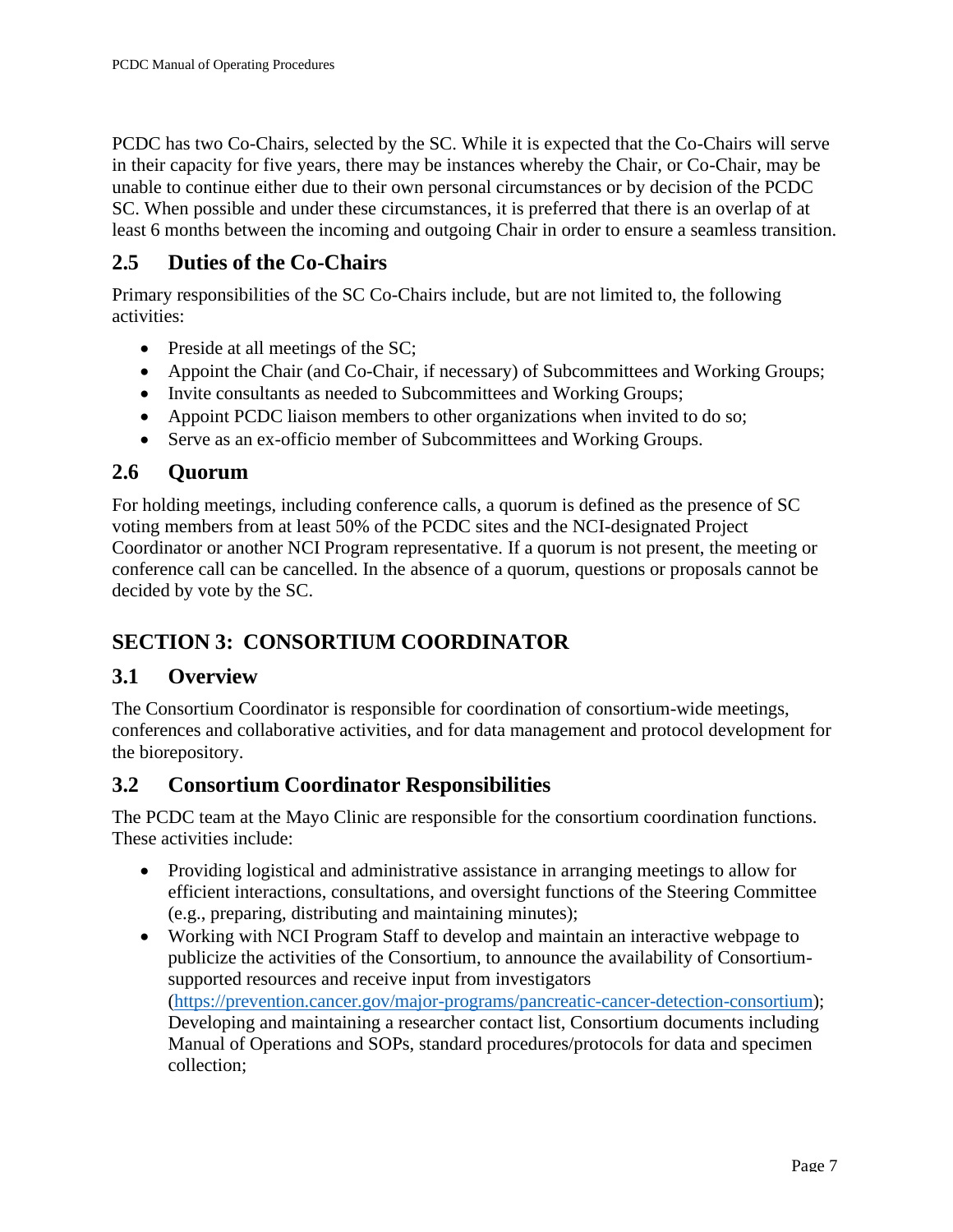- Working with NCI Program Staff to structure and populate with PCDC documents, publications and resource materials on a password protected shared portal [\(https://ncihub.org/\)](https://ncihub.org/);
- Supporting the development, coordination, implementation, and conduct of Consortium collaborative research protocols and monitoring protocol adherence, data collection and submission;
- Creating and managing a patient registry with virtual biorepository that will encompass clinical and demographic information as well as available biospecimens at participating sites;
- Supporting the formation and distribution of Consortium biospecimen sets, biospecimen tracking and analyzing data that result from the use of these specimens;
- Creating and managing infrastructure for data management, bioinformatics, clinical data, and other requirements to support the Consortium Units.

# <span id="page-6-0"></span>**SECTION 4: SUBCOMMITTEES**

## <span id="page-6-1"></span>**4.1 Overview**

Subcommittees are responsible for developing policies and guidelines as directed by the PCDC SC. Subcommittees report directly to the PCDC SC Co-Chairs; and their activities and recommendations are subject to review and approval by the PCDC SC. Subcommittees may, at the discretion of the SC, be created or dissolved as needed. Subcommittees are led by a Chair, who may be PCDC Principal Investigators or co-Investigators. The term of office for the Chair is one year with eligibility for re-election by Subcommittee voting members. Voting members of the Subcommittees are PCDC Principal Investigators.

Subcommittees meet once a year in conjunction with the SC business meetings. Conference calls are made any time on the recommendation of the Co-Chairs of the SC or the Chair of the individual Subcommittee.

## <span id="page-6-2"></span>**4.2 Data Manager Subcommittee**

## <span id="page-6-3"></span>**4.2.1. Objective**

The objective of the Data Manager Subcommittee is to establish the rationale and conditions for sharing technology, data and other resources among investigators within and external to the PCDC. Other objectives of the Subcommittee are to establish guidelines for the PCDC data structure and common data elements (CDEs), and to provide a forum for biostatisticians/analysts within PCDC to collaborate on research pertinent to PCDC.

The Data Manager Subcommittee is chaired by the Lead Statistician of the CC. The Lead Statistician is responsible for reporting back to the PCDC SC on a routine basis and obtaining the necessary approvals from the PCDC SC prior to implementing any data management decisions. The Data Manager Subcommittee meets on a quarterly basis and consists of up to two representatives (Statisticians, Project Managers, etc.) from each U01 site.

#### <span id="page-6-4"></span>**4.2.2. Responsibilities**

- Develop guidelines, as needed, for sharing resources within and outside the PCDC;
- Develop guidelines for coordinating prioritized projects across the Consortium;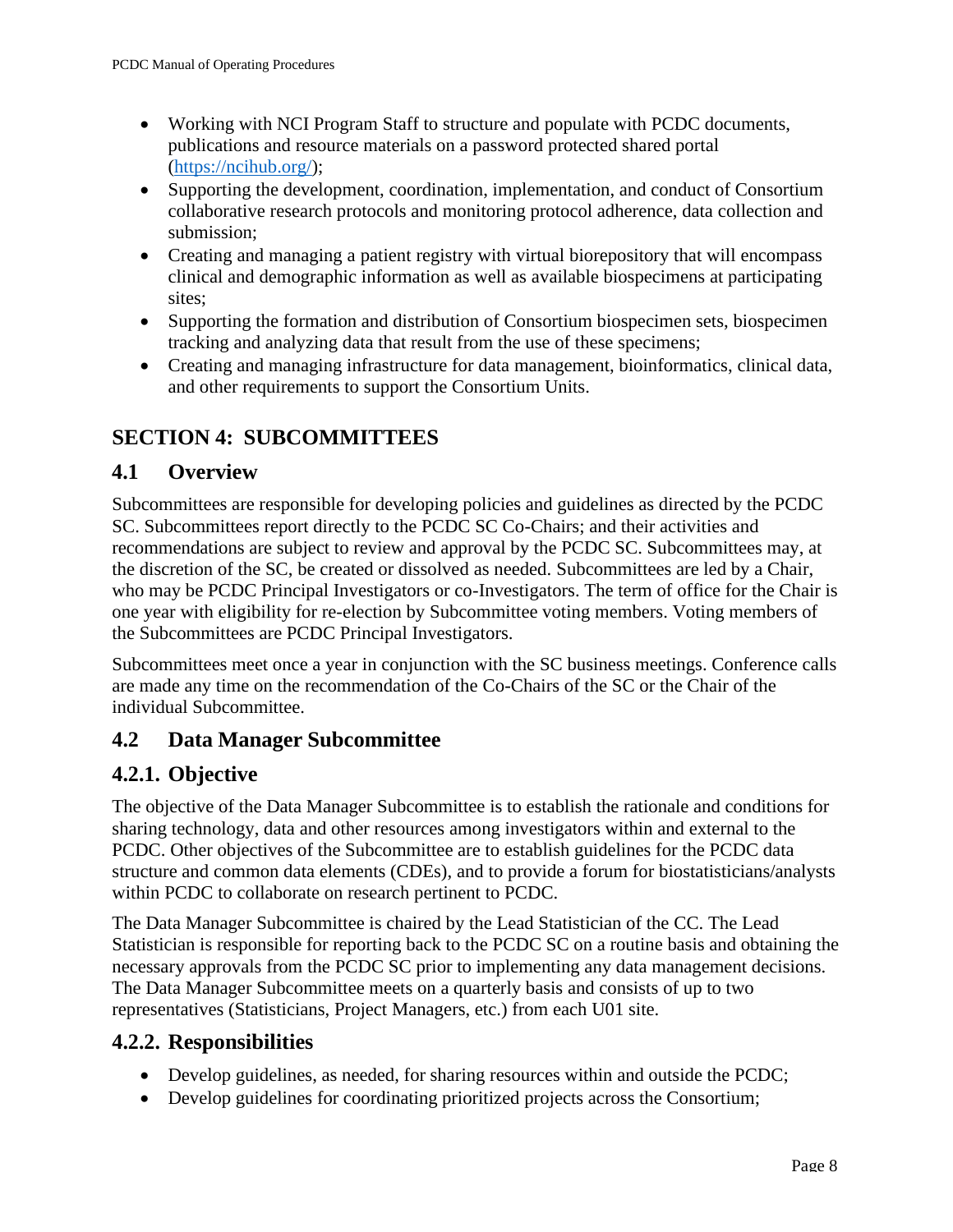- Develop PCDC data and metadata standards, including common core, project-specific and work group-specific CDEs;
- Develop guidelines for security levels of the centralized data system;
- Develop guidelines for internal and external data sharing that include mechanisms to ensure that the data are used appropriately;
- Develop guidelines for and assist with data set integration, pooling and access across the PCDC and with other NCI programs;
- Monitor the quality of signature data captured;
- Develop guidelines for posting materials on the PCDC website;
- Review patient privacy requirements for PCDC;
- Designated representatives from each U01 site attend Steering Committee calls.

#### <span id="page-7-0"></span>**SECTION 5: WORKING GROUPS**

#### <span id="page-7-1"></span>**5.1 Overview**

Working groups are established by the PCDC SC, for a finite period of time, to address specific scientific, technological and resource questions that are relevant to multiple sites and are in line with the goals and mission of the PCDC. Working Groups are led by a Chair and a Co-Chair, who may be PCDC Principal Investigators or co-Investigators. The leadership of each Working Group must be approved by the PCDC SC. The term of office for the Chair and Co-chair is one year with eligibility for re-election. Membership on a Working Group is by self-selection among the members of the PCDC Units and the NCI Program Directors. Working Groups meet monthly via teleconferencing and once a year in person during the annual face-to-face SC meetings. The Chair and Co-chair set the agenda for each conference call and in-person meeting and moderate the meetings. The CC captures and maintains minutes from all meetings of the Working Groups and these are posted in a secure area of the PCDC website.

#### <span id="page-7-2"></span>**5.2 Methodology**

The objectives of the PCDC Methodology Working Group are to:

- Develop new biostatistical and bioinformatics approaches that are relevant to the conduct of studies to
	- Identify discriminatory biological determinants (driver genes, pathways, tumor cellmicroenvironment interactions, etc) among screen detected cancers,
	- Develop biomarkers for distinguishing aggressive from indolent lesions, and
	- Establish the reliability and interpretation of findings.

#### <span id="page-7-3"></span>**5.3 PCDC Signature Protocols**

A key strategy for PCDC to effectively advance early detection research in pancreatic cancer is to identify and build longitudinal high risk cohorts. This would involve prospective collection and maintenance of data from baseline to followup, and biobanking of repeated non-invasive biospecimen collections (e.g., blood, saliva, stool, urine). The research to be performed would compare samples of participants who develop cancer over time compared to those who do not. Tests that would be applied to the biospecimen collections would use subsets of participants in designs that would provide the maximum amount of information about the performance of the assays in predicting who has cancer at an early stage. The maintenance of protocols will be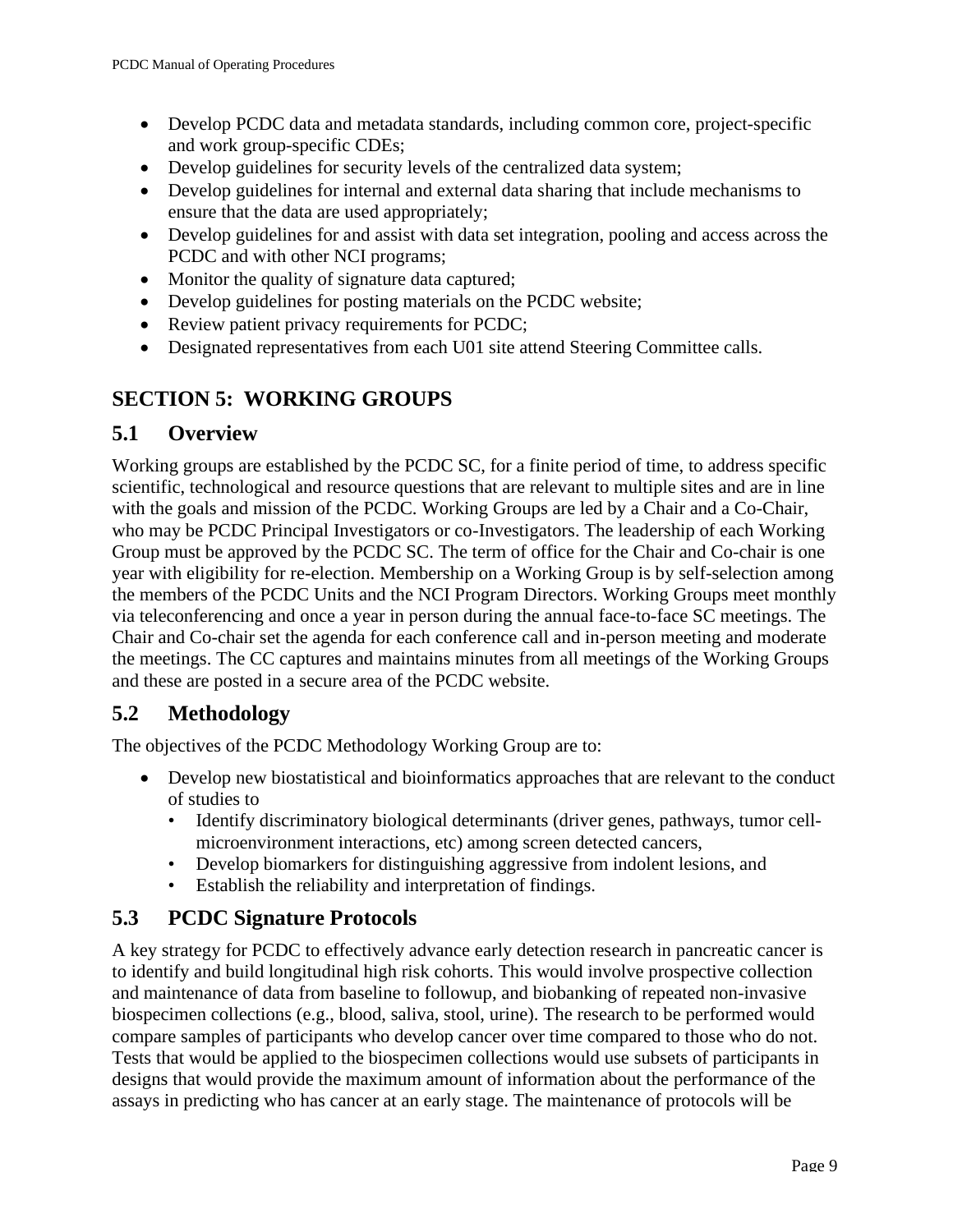maintained by the PCDC Administrative Core. The cohorts will require a long-term investment and will be most successful with multiple contributing sites. Detailed protocols suitable for local IRB approvals are attached in the Appendix to this Manual.

## <span id="page-8-0"></span>**5.3.1. Signature Cyst Fluid Collection Protocol**

The collection of biosamples and data for patients with pancreatic cystic neoplasms into a registry in the PCDC will develop a longitudinal cohort of high risk individuals. The vast majority of these individuals will harbor pre-malignant cystic lesions, of which a subset over time will transform into pancreas cancer. These high risk individuals will be recruited at each site, and biospecimens will be logged, stored, and administered, and studied by consensus protocols of members of the PCDC. Relevant clinical, demographic characteristics of the individuals will be recorded along with imaging characteristics of the cystic neoplasms.

# <span id="page-8-1"></span>**5.3.2. Signature Family Study Protocol**

The collection of biosamples and data for the family-based recruitment into a resource/registry in the PCDC will develop into a longitudinal cohort of individuals and family members currently without pancreatic cancer, but who are at high risk due to family history of pancreatic cancer or predisposition gene mutation status. High risk individuals will be recruited at each site, and biospecimens will be logged, stored, administered, and studied by consensus protocols of members of the PCDC. Inclusion of genetic status of high risk individuals would add great value to the cohort.

## <span id="page-8-2"></span>**SECTION 6: POLICIES AND PROCEDURES**

#### <span id="page-8-3"></span>**6.1 Set-Aside Funds**

Set-Aside Funds (\$100,000 Direct Cost per year per Unit) are funds dedicated for collaborative studies developed within the PCDC. Collaborations between PCDC members and/or between PCDC members and outside non-PCDC parties are permissible. This structure is intended to provide a novel and essential venue to facilitate interdisciplinary collaborations and progress, and to make information on molecular and cellular characteristics of early lesions accessible to the broader research community.

Collaborative studies must be submitted as a team and budgeted using the Set-Aside Funds for the parent PCDC Cooperative Agreement award. Funding for multiple years will be allowed subject to annual approval and to verifiable sufficient progress. The use of Set-Aside Funds will be restricted to collaborative projects relevant to the consortium's objectives, and must be reviewed and approved by the PCDC SC and other NCI members.

## <span id="page-8-4"></span>**6.1.1 Release and Use of Set-Aside Funds**

A Principal Investigator may only apply for the Set-Aside Funds within his/her Cooperative Agreement award. Set-Aside Funds may only be used for projects that complement the scope of the Cooperative Agreement award; and abide by the terms and conditions section of the parent U01 grant award. More than one investigator may request the release of Set-Aside Funds to be pooled for one, multi-site collaborative project. A Principal Investigator may apply for more than one year's Set-Aside Funds by proposing a multi-year collaborative project; however, an annual status report must be submitted to NCI and should detail how the Set-Aside Funds were used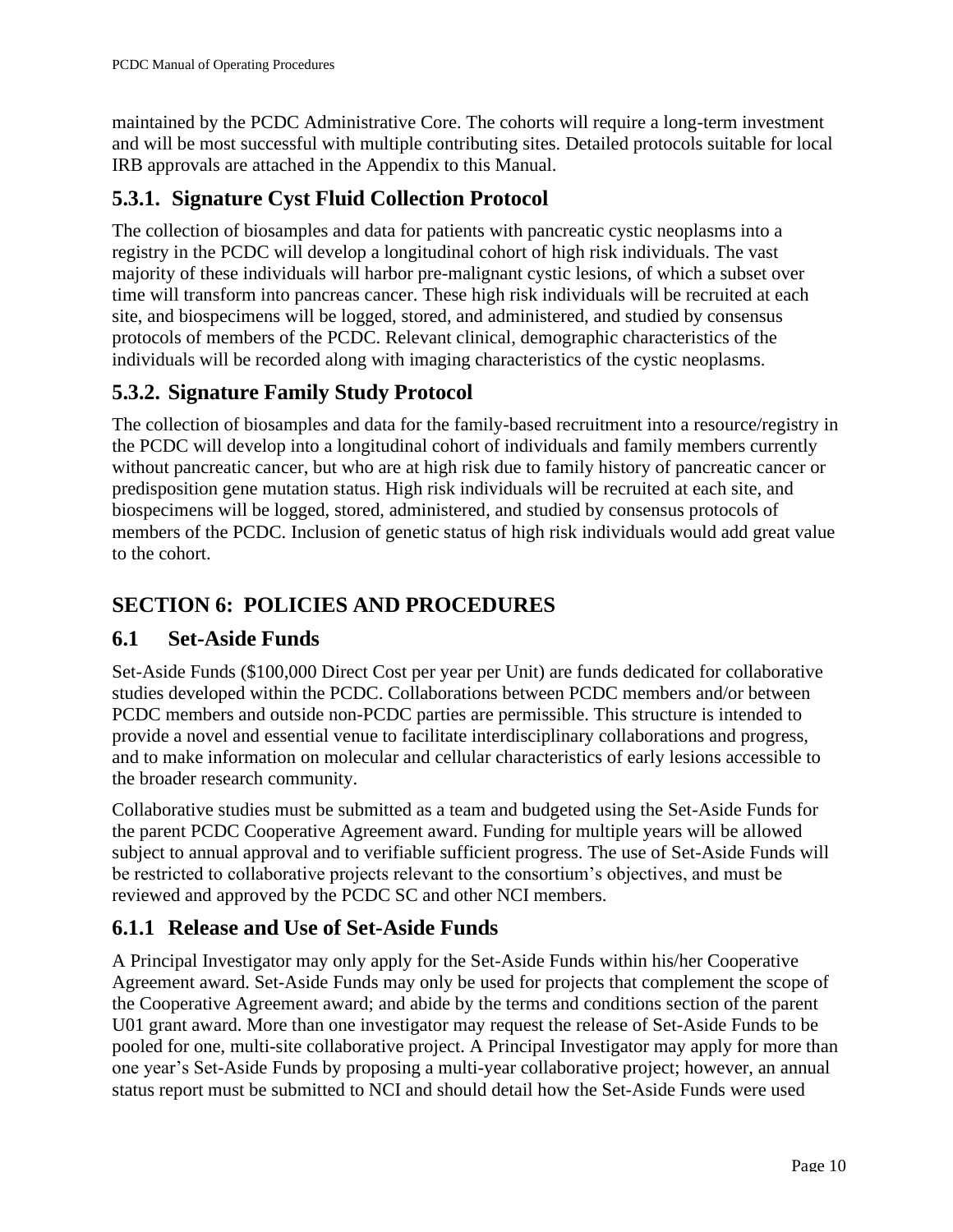before subsequent year funds are considered for release. The status report may be submitted as part of the U01 award annual progress report (Type 5/RPPR) submitted by the Principal Investigator. The applications for the release of Set-Aside Funds are reviewed by the SC at the monthly SC calls. Applicants must apply for release of the Set-Aside Funds within 60 days of the anniversary date of their Type 5 application. If you are entering the 2nd year or beyond in a multi-year set-aside study, please contact your Program Officer prior to submitting your previous year's progress report. The timing of submitting the progress report will help to ensure that your set-aside funding for the next year of the study is not interrupted.

## <span id="page-9-0"></span>**6.1.2 Application Requirements for Release of Set-Aside Funds**

The proposal for use of Set-Aside Funds must follow the NIH Format, as used in PHS Form 398 [\(Set-Aside Funds Application\)](https://grants.nih.gov/grants/funding/phs398/398_forms.pdf). The budget cannot exceed the allocated set-aside funds for the project.

The Research Plan Section of the application cannot exceed 6 pages. Electronic copies of the proposal, signed by an Authorized Institutional Official, should be submitted to the NCI Program Directors assigned to the PCDC U01 grants involved in the collaborative project.

A brief description of the scope of the proposed collaborative project as it relates to the parent grant(s) should be provided. This includes a brief summary of the activities that were included in the parent grant and which encompass those in the proposed collaborative study. This section should provide a description of the proposed collaboration including research design/proposed scientific activities and methods and data analysis. The relationship of the Set-Aside request to the parent grant should be described. For the proposed research project, include the following:

- Specific aims, Background, and Significance.
- Description of how the outcome of the proposed study will provide additional value to the underlying research (parent grant) of the PI and the collaborating investigators.
- Preliminary studies.
- Experimental design presented in adequate detail to allow scientific evaluation of the feasibility.

NB: Set-Aside Project concepts and the respective aims can be brought to the PCDC SC in advance of turning in a full application to obtain any feedback that could aid in positive funding outcome.

## <span id="page-9-1"></span>**6.1.3 Review Criteria**

PCDC Principal Investigators are encouraged to consider basic, mechanistic, and/or biomarker identification/validation-based applications for collaborative projects using the Set-Aside Funds. Considerations to disparate scientific disciplines with relevance to pancreatic cancer and within the scope of the PCDC consortium are also encouraged.

The collaborative research project must be within the general scope of the Principal Investigator's active PCDC-funded grant and cannot be duplicative of any active or previously funded research topic for any of the consortium members.

Review criteria for release of Set-Aside Funds are based on the parameters outlined in PAR-15- 289. Selection factors and priorities include, but are not limited to, the following: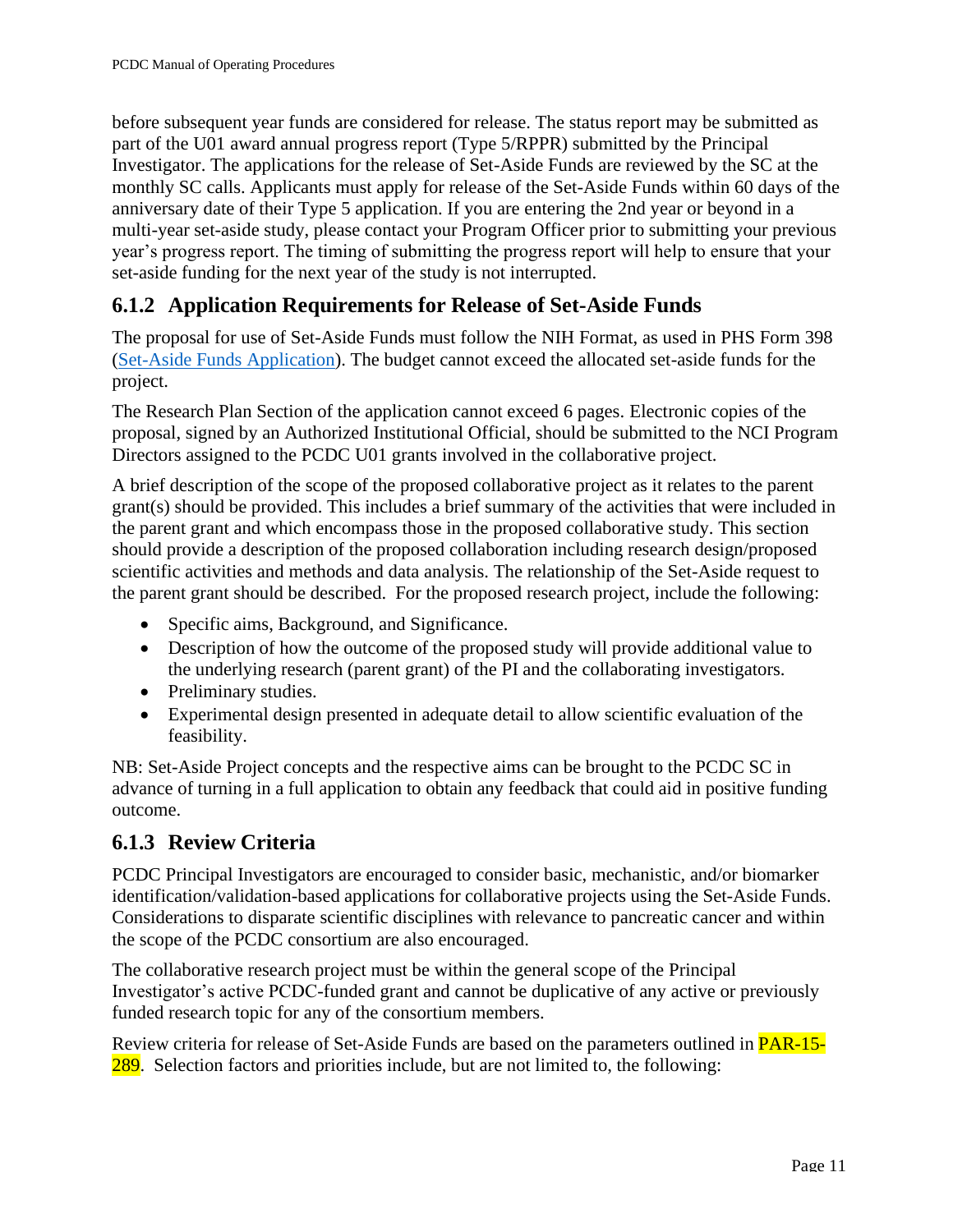- The importance of the specific questions to be asked; the potential scientific impact of the proposed collaboration and its relevance to the overarching mission of the PCDC;
- The application must clearly state the need for such a collaboration (unique expertise, infrastructure, resources) and provide plans for the collaborative activity(ies);
- The novelty or uniqueness of the collaboration, and the need for said collaboration to address unmet needs of the PCDC;
- The expertise of the proposed research/scientific team to conduct and achieve the goals of the collaborative study or accelerate the pace of scientific research.

roposed activities should also:

- Demonstrate sound study/experimental design;
- Provide a realistic scope of work, given the time and budget requested;
- Clearly document the contributions of each of the participating collaborative units and individual researchers. Applicants must demonstrate adequate plans for effective interaction and coordination with PCDC components, such as the SC, the CC, or the NCI;
- Investigators and entities they represent must state their willingness to collaborate and share information;
- In case of genomic and proteomic profile studies, investigators will be required to abide by the NIH data sharing guidelines.

A project does not have to be strong in all review categories to be considered highly meritorious. For example, a methodology or infrastructure-related application may not be judged to be at a high level of scientific merit yet it may be a critical component in an overall plan to achieve PCDC goals and may represent a high level of cooperation and interaction among investigators toward PCDC objectives.

It is preferred that progress reports for Set-Aside proposals be included in the parent grant RPPR. However, the three options for providing progress reports on the set-aside project is via the RPPR, during submission of carry-forward request or by request of the NCI Program Officer prior to the release of funds.

## <span id="page-10-0"></span>**6.2 Site Visits**

Each PCDC Unit should be site visited by a panel comprised of external consultants or the NCI Program staff and other experts on an "as needed" basis. The site visit should be brief (preferably half a day or less) but enable a thorough review of the scientific progress, future scientific plans, performance metrics (e.g., publications, collaborations, resources for PCDC), facilities and staff in support of the PCDC charge. The site Principal Investigator(s) should provide a  $2\square 3$  hour presentation to review scientific progress, describe new and ongoing scientific initiatives for PCDC, and demonstrate productivity. The Principal Investigator(s) are encouraged to share problems, concerns, and questions to the site visit team so that the process is interactive and collegial. While an agenda and presentation will be necessary, no scoring will be used for evaluation of the Unit.

## <span id="page-10-1"></span>**6.2.1 Frequency of Site Visits**

The frequency of the site visits will be determined by the NCI. However, it is anticipated that one initial site visit by NCI Program Officers will occur in year one, if possible, and one midgrant site visit (for a five-year grant cycle) will occur between year 2 and year 3. Additional site visits may be required when deemed necessary by the NCI.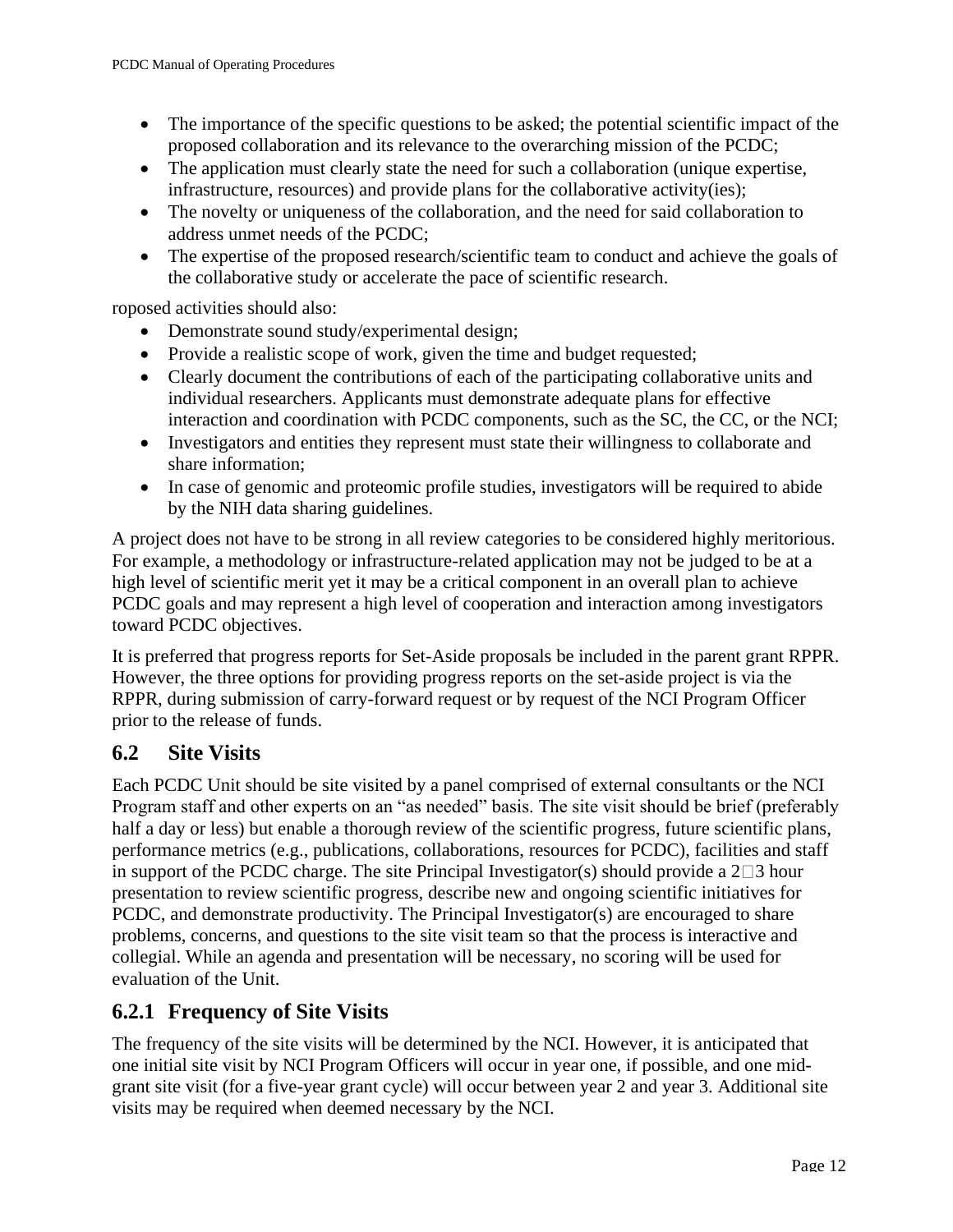Deficient performance and remedies will be conducted in accordance with HHS 45 CFR, Part 74 and other pertinent regulations.

# <span id="page-11-0"></span>**SECTION 7: PCDC INFORMATION SHARING**

# <span id="page-11-1"></span>**7.1 PCDC Public Portal**

The principal focus of the PCDC Public Portal [\(https://prevention.cancer.gov/major](https://prevention.cancer.gov/major-programs/pancreatic-cancer-detection-consortium)[programs/pancreatic-cancer-detection-consortium\)](https://prevention.cancer.gov/major-programs/pancreatic-cancer-detection-consortium) is to raise the awareness of the public about PCDC. It provides an online mechanism to distribute information and results from the PCDC to the public, including news, announcements of opportunities, availability of online data sets, information about PCDC studies, access to various PCDC resources, and overall information about the PCDC program. The Public Portal also serves as a gateway to other PCDC tools and databases. It provides publishing capability so that new information can be easily reviewed and published to the portal.

## <span id="page-11-2"></span>**7.2 PCDC Secure Web Portal**

The Consortium Coordinator (CC) works closely with the NCI to develop and maintain a PCDC Portal [\(https://ncihub.org/\)](https://ncihub.org/). The Portal, with both public and secure access divisions, will contain general PCDC information, such as contact information for all participating institutions, committee and subcommittee membership, upcoming events, etc., as well as items that are less public, such as data from collaborative studies, approved validation proposals, manuscript drafts, etc. Due to the sensitive nature of some of the information available through the PCDC Portal, only individuals approved by the CC and/or NCI PCDC Program Officers will be given access to the secure division of the PCDC Portal. Access to the secure division of the PCDC Portal will require a log-in ID and password distributed by the PCDC CC.

# <span id="page-11-3"></span>**SECTION 8: PCDC INFORMATICS AND DATA MANAGEMENT**

The Consortium Coordinator (CC) will provide oversight of all resource databases shared in common across the PCDC, and will facilitate data sharing when papers emanating from the PCDC are published. A central database that contains subject-level data will contain prospectively accrued study subjects using Common Data Elements described below. The purpose of the databases are to facilitate reporting and future planning of studies that would utilize the data or biospecimens.

#### <span id="page-11-4"></span>**8.1 Aggregate Accrual Reports**

The PCDC biostatisticians will collect and report aggregate accrual summaries to the Steering Committee. The report will consist of participant accruals by PCDC site and stratified by diagnosis.

#### <span id="page-11-5"></span>**8.2 Centralized Database: Common Data Elements**

The PCDC Common Data Elements (CDEs) have three main components:

- wording of the questions used to collect data,
- possible responses to the questions,
- the data format for sharing and/or transmission of the data within PCDC.